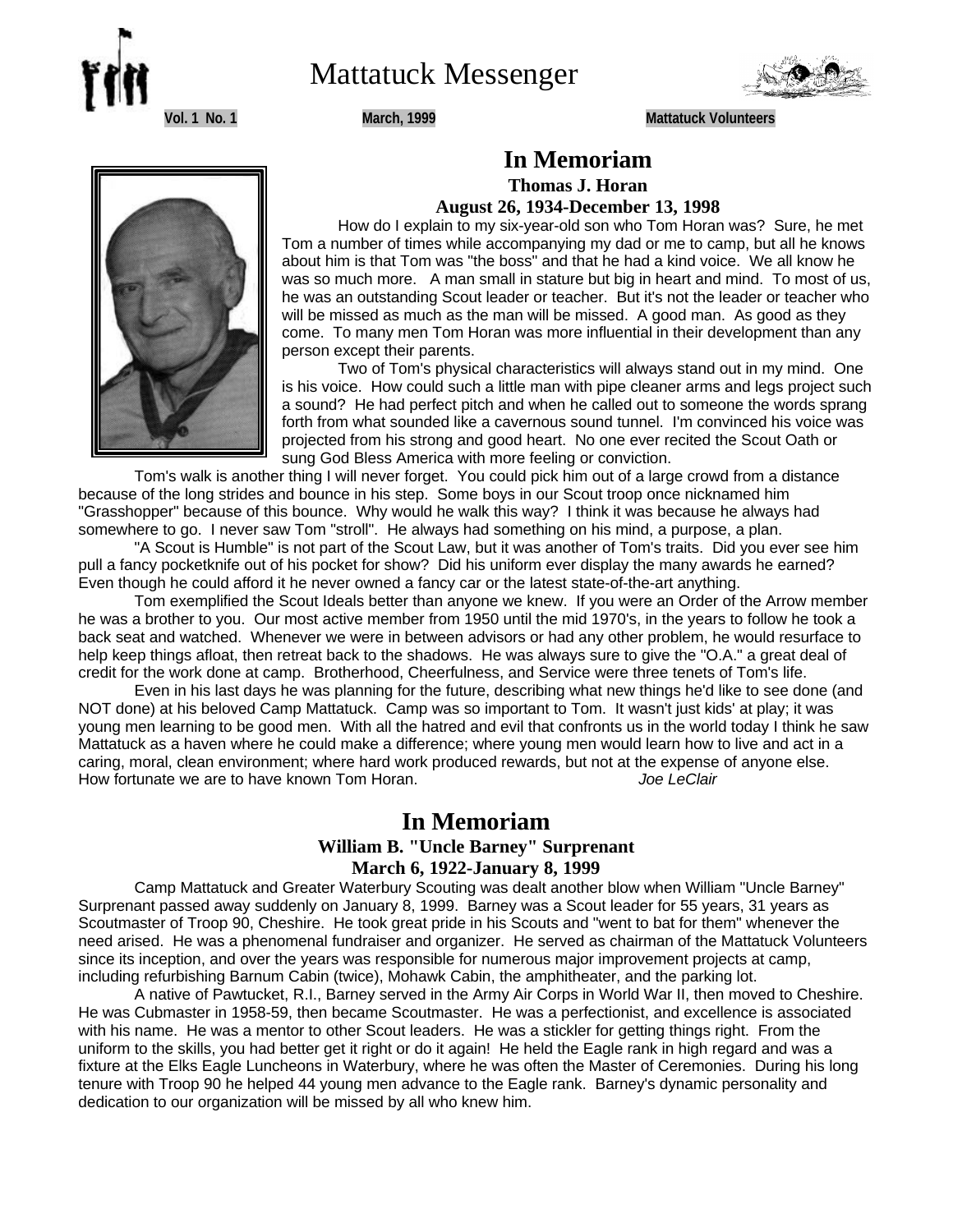# **The Mattatuck Volunteers**

The Mattatuck Volunteers were formed in 1981 as a result of discussions we had at an Order of the Arrow weekend. There were a good number of adults there that weekend, and we decided to form our own organization for the following reasons:

- We were concerned that if there was too much adult involvement on the O.A. weekends the boys would lose leadership opportunities.
- We wanted to work on more advanced projects
- We wanted to raise funds for those projects.

A similar group in the Quinnipiac Council was used as a model. They offered camp scholarships to boys. We adopted this idea at first but lost interest after the first year. Our first Chairman was

Stanley Abromaitis, who served from October 1981 to January 1982. Barney Surprenant took over from there and capably led the group until his death.

Our first project was an ambitious one…the camp amphitheater. Originally built in 1955 with benches raised on wooden posts, over the years the benches had been reduced to simple oak slabs lying on the ground, providing uncomfortable seats for parents and Scouts. With financial and other support from the Waterbury



Rotary Club the Volunteers spent numerous weekends in 1982 and 1983 digging holes, pouring cement, and building the raised benches we have today.



David Babson, Scout Executive Trailblazer

A Harvard graduate, Mr. David Babson became Scout Executive of the Mattatuck Council upon the death of Mr. Marsten in 1935. With foresight and imagination, Mr. Babson became the "architect" for Camp Mattatuck, and a powerful influence on the many men and boys in his charge. Mr. Babson served over 25 years here, and left an indelible mark on the camp and Scouting. He was camp director the first few years of the camp, then assigned one of his assistants to be resident director in years following. During his tenure Camp Mattatuck was purchased, the dam built and pond dredged for swimming, the drinking water system was set up, and the following buildings were constructed: Lovett Lodge, Tuttle Lodge, the ice house, Whip-poor-will Pavilion, Baldwin Lodge, Tobe Lodge, the Rotary Dining Hall, Barnum (Hickory) Cabin, Mohawk Cabin, the Trading Post, and Hirsch-Cole Lodge (Ranger's home). More important than all the buildings, however, were the spirit, attitude, and traditions he built that last to this day.

# **Upcoming Events**

April 16-17, 1999 Order of the Arrow Ordeal **April 18, 1999 12 PM..Volunteers organizational meeting at Camp Mattatuck Elect officers, review & discuss Project #1. June 5, 1999…Project #1** June 18-20, 1999 Order of the Arrow Ordeal (set up camp for summer season) July 4, 1999 Camp Opens July 31, 1999 60<sup>th</sup> anniversary staff reunion August 21, 1999 Camp Closes (torchlight parade) Like to support the Mattatuck Volunteers? Send a check to: Mattatuck Volunteers CT Rivers Council BSA 127 Scott Road Waterbury, CT 06705 And/or come to the April 18 meeting!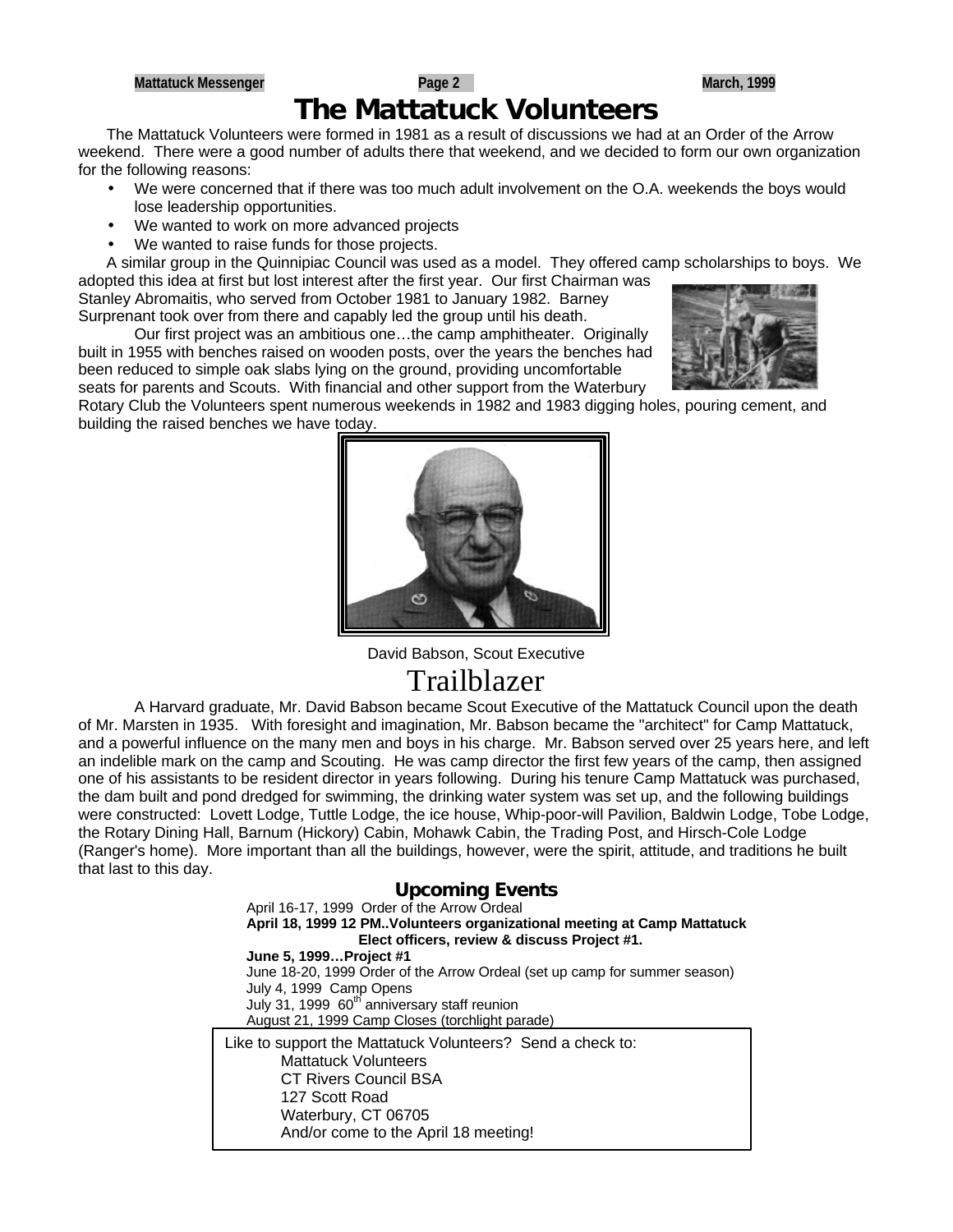#### **Where is He Now? Rick Mason,**

#### Scoutcraft 1972; Trading Post, 1973

Who introduced dutch oven doughnuts to Mattatuck? How about the raucous version of "Old Macdonald" we enjoy to this day? It was Rick Mason, who worked two summers here before moving to New Hampshire. An Eagle Scout and lifelong Scouter, Rick Mason and his wife Kathleen have two children, 15-year-old Christopher, and eleven-year-old Jenni. A resident of Portsmouth, NH, Rick is currently Director of Fire Training for the State of New Hampshire. He's served in a number of Scouting positions in the Daniel Webster Council and the Order of the Arrow, most recently as District Chairman. In the past year he attended the National Order of the Arrow Conference in Iowa and served on Woodbadge Training Staff. Rick credits the late Tom Horan for "giving me the push" to achieve the Eagle rank.

#### **This Summer's Staff**

Alan Colangelo is in his first year as Camp Director. Having worked on Central Staff, as Handicraft Director, Commissioner, and Program Director over the past 10 years, Alan is well prepared for the job. He also directs our Campmasters who oversee the camp in the offseason. Returning to camp for his 29th season is Assistant Camp Director Chris Moon. Chris is a terrific innovator and motivator with boundless energy and a wealth of experience. Best wishes to Alan and Chris.

#### **Camp Director's Corner**

By now, most involved in Scouting have heard the news that the Connecticut Rivers Council has appointed me as the successor to Tom Horan. Tom had given fifty years to Camp Mattatuck, twenty-five as her director. All who knew Tom could easily see his devotion to the Scouting program's ethics, morals, ideals, and what these do to benefit the lives of thousands of boys. Though physically gone, "Toot's" presence will be alive in camp for many years to come.

The summer of 1999 brings the 60th anniversary of Camp Mattatuck. The senior directors staff is well under way with plans, preparing for this wonderful occasion. I would like to thank the multitude of individuals who have called to congratulate me over the past few weeks. It is very touching that the council, scoutmasters, staff, and especially Tom Horan have thought enough of me to consider me for this position. I will do my best not to let any of you down. I am very fortunate to have Chris Moon and Rob Reed as senior support staff, as well as a number of talented department directors returning this summer.

I have overheard a few people wondering what camp will be like without Tom around. I wish to assure you that, for the most part, Camp Mattatuck will remain much as Tom had worked so hard to achieve. I look forward to a great season and the chance of speaking with you. See you at camp!

Yours in Scouting, Alan T. Colangelo, Director - Camp Mattatuck

#### **Reunion**

**Once again Staff Alumni and Friends of Camp Mattatuck are invited to venture up to 'neath the summit of Mount Tobe and join your friends for a day of fun on July 31,1999. Arrive anytime after 1:00 and plan on staying for the afternoon and evening until campfire time. We will offer swimming, boating, canoeing, kayaking, sailing and field sports as well as continuous tours of the property so that you can see the few new things at camp that have evolved but mostly to reminisce about how things are still the same. "Camp is exactly the same - only different!" Bring your family and to let them experience a little bit of what you once did at camp. They can experience all those stories you tell and they didn't believe.**

**There may be a nominal charge to cover the cost of hot dogs, hamburgers, and refreshments, which will be available throughout the afternoon and evening.**

**We would also like to mention that the closing ceremonies will take place on Saturday evening, August 21, 1999. Plan to arrive early to assure a parking place. The Court of honor starts at 7:30pm and the campfire will start at 8:00 PM. The night will conclude with the traditional torch light ceremony and canoe rosettes.**

**See you soon.**

**Camp Mattatuck Staff**

**PS. "Oh we're the staff of Mattatuck……you know the rest.**